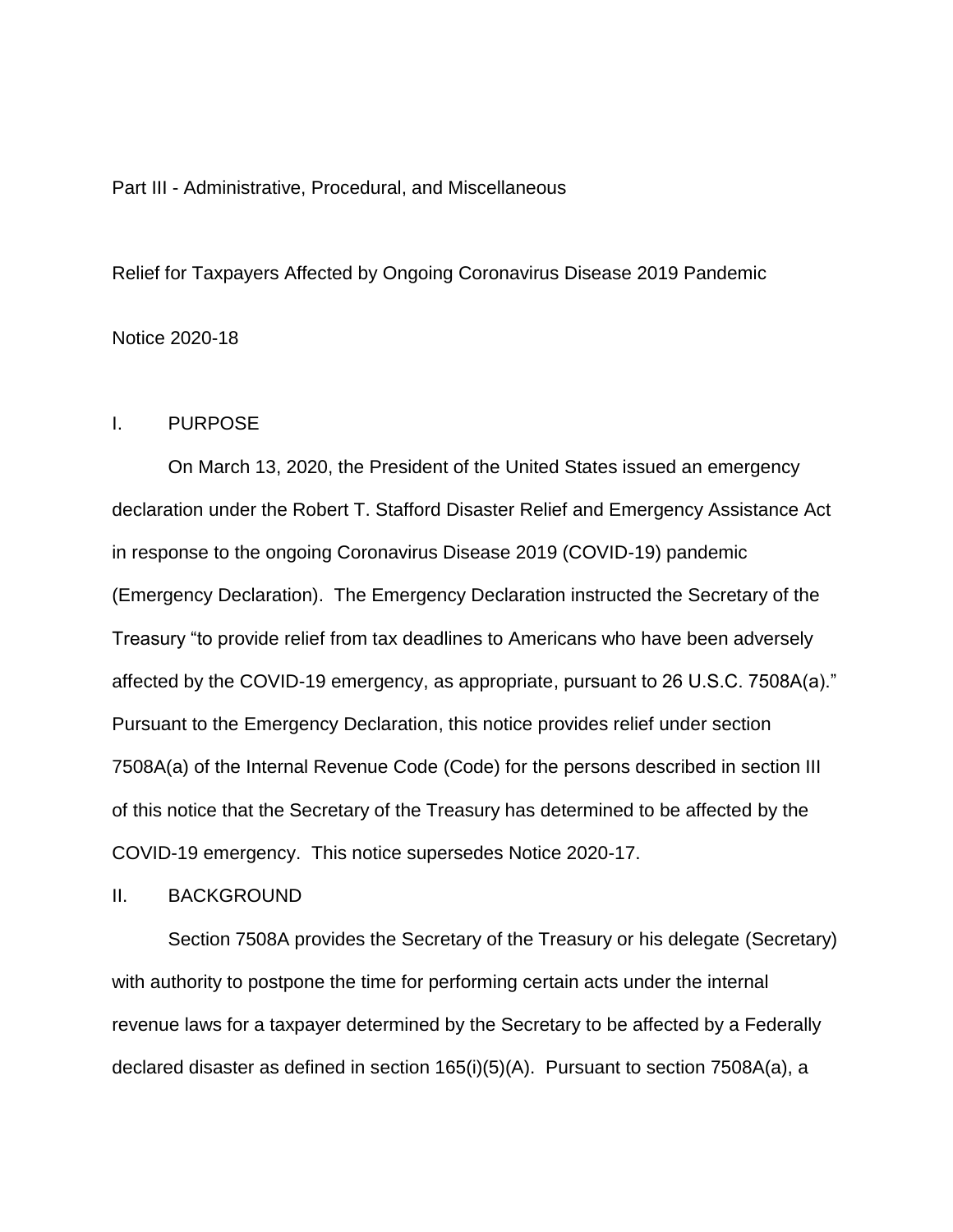period of up to one year may be disregarded in determining whether the performance of certain acts is timely under the internal revenue laws.

On March 18, 2020, the Department of the Treasury and the Internal Revenue Service issued Notice 2020-17 providing relief under section 7508A(a) of the Code, which postponed the due date for certain Federal income tax payments from April 15, 2020 until July 15, 2020. This notice restates and expands upon the relief provided in Notice 2020-17.

#### III. GRANT OF RELIEF

The Secretary of the Treasury has determined that any person with a Federal income tax payment or a Federal income tax return due April 15, 2020, is affected by the COVID-19 emergency for purposes of the relief described in this section III (Affected Taxpayer). The term "person" includes an individual, a trust, estate, partnership, association, company or corporation, as provided in section 7701(a)(1) of the Code.

For an Affected Taxpayer, the due date for filing Federal income tax returns and making Federal income tax payments due April 15, 2020, is automatically postponed to July 15, 2020. Affected Taxpayers do not have to file Forms 4868 or 7004. There is no limitation on the amount of the payment that may be postponed.

The relief provided in this section III is available solely with respect to Federal income tax payments (including payments of tax on self-employment income) and Federal income tax returns due on April 15, 2020, in respect of an Affected Taxpayer's 2019 taxable year, and Federal estimated income tax payments (including payments of

2